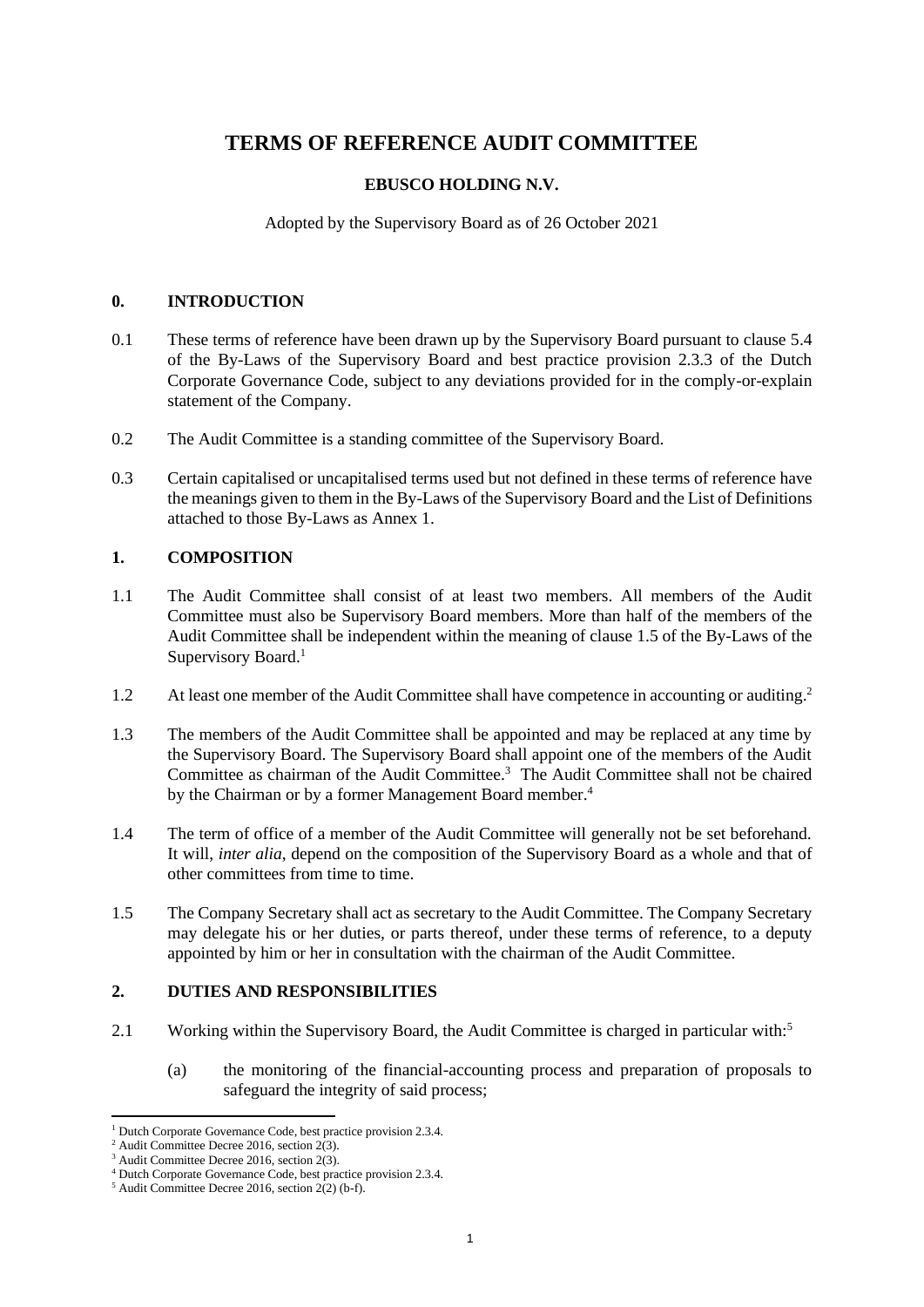- (b) the monitoring of the adequacy and effectiveness of the internal control system, the internal audit system and the risk management system with respect to financial reporting;
- (c) the monitoring of the statutory audit of the Annual Accounts and in particular the process of such audit (taking into account the review of the Dutch Authority for the Financial Markets (*Autoriteit Financiële Markten (AFM)*) in accordance with Section 26 EU-Regulation 537/2014);
- (d) recommending to the Supervisory Board materiality thresholds and guidelines for and assist the Supervisory Board in overseeing all material Related-Party Transactions;
- (e) the review and monitoring of the independence of the External Auditor, with a special focus on additional services provided to the Company, in accordance with the External Auditor Independence Policy as referred to in Annex 6 of the By-Laws of the Supervisory Board;
- (f) the adoption of a procedure for the selection of the External Auditor and the nomination for appointment of the External Auditor with respect to the statutory audit of the Annual Accounts;
- (g) the preparatory work for the Supervisory Board's decision-making regarding the supervision of the integrity and quality of the Company's financial reporting and the effectiveness of the Company's internal risk management and control systems. Among other things, it focuses on monitoring the Management Board with regard to:<sup>6</sup>
	- (i) relations with, and following up of comments by, the internal audit function and the External Auditor;
	- (ii) the financing of the Company;
	- (iii) the application of information and communication technology (ICT), including risks relating to cyber security; and
	- (iv) the Company's tax policy;
- (h) the preparation of meetings of the Supervisory Board with the Management Board where the Report of the Management Board, the Annual Accounts and the interim figures of the Company are discussed.
- 2.2 The following Annexes to these terms of reference contain further details on some of the duties of the Audit Committee described in Clause [2.1:](#page-0-0)

**[Annex 1](#page-6-0)** – Supervision of the External Auditor and internal audit function;

**[Annex 2](#page-8-0)** – Supervision of financial reporting and publications;

**[Annex 3](#page-9-0)**– Supervision of compliance with legislation and regulations;

**[Annex 4](#page-10-0)** – Financing and finance-related strategies;

**[Annex 5](#page-11-0)** – List of information to be included in the report of the External Auditor; and

<sup>6</sup> Dutch Corporate Governance Code, best practice provision 1.5.1.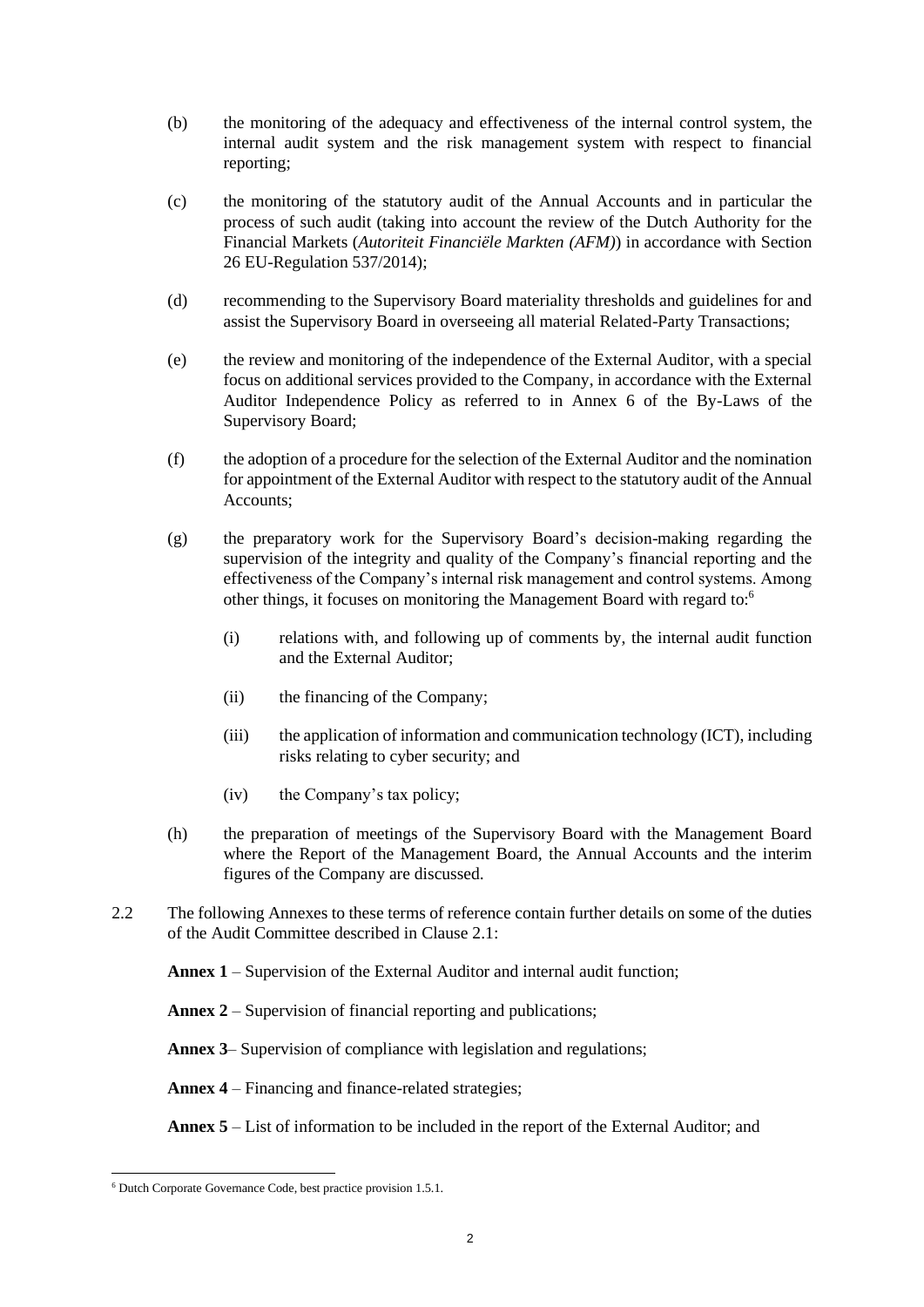**[Annex 6](#page-12-0)** – Selection procedure regarding the External Auditor.

- 2.3 The Audit Committee is empowered to:
	- (a) have discussions, either jointly or separately, with the Chairman, the CFO, the corporate controller, the treasurer and the internal audit function and the External Auditor; and
	- (b) carry out views and retain for that purpose the services of internal and external experts it may designate, taking into account Clause [2.5.](#page-2-0)
- 2.4 Each member of the Audit Committee has access to all relevant books, records and offices of the Company and the authority to interview officers and employees of the Company to the extent necessary or useful for the proper performance of his or her duties. Members of the Audit Committee shall exercise this right in consultation with the chairman of the Audit Committee and the Company Secretary.
- <span id="page-2-0"></span>2.5 When performing its duties the Audit Committee may seek assistance or information from one or more experts appointed by it at a price agreed upon with the Audit Committee, which will be paid by the Company.
- 2.6 While the Audit Committee has the duties and responsibilities set forth in these terms of reference, it is not the duty of the Audit Committee to plan or conduct audits or to determine that the Annual Accounts and other reports and disclosures of the Company are complete and accurate and are in accordance with generally accepted accounting principles and applicable rules and regulations.
- 2.7 The Audit Committee may only exercise such powers as are explicitly delegated to it by the Supervisory Board and may never exercise powers beyond those exercisable by the Supervisory Board as a whole.
- 2.8 Without prejudice to the provisions of the Charter, the policies and procedures of the Audit Committee should remain flexible in order to best react to changing conditions and help to ensure that the Company's accounting and reporting practices accord with all legal requirements and are of the highest quality.

# **3. DUTIES REGARDING THE EXTERNAL AUDITOR AND THE INTERNAL AUDIT FUNCTION**

- <span id="page-2-1"></span>3.1 The Audit Committee shall advise the Supervisory Board regarding the External Auditor's nomination for appointment, reappointment or dismissal and shall prepare the selection of the External Auditor. During the aforementioned tasks the Audit Committee shall give due consideration to the Management Board's observations. <sup>7</sup> Furthermore, the (preparation of the) selection of the External Auditor shall be in accordance with Section 16 EU-Regulation 537/2014, as reflected in **[Annex 6](#page-12-0)**.
- 3.2 The Audit Committee shall submit a proposal to the Supervisory Board for the External Auditor's engagement to audit the Annual Accounts, taking into account the scope of the audit, the materiality to be used and remuneration for the audit. The Supervisory Board shall resolve on the engagement.<sup>8</sup>

<sup>7</sup> Dutch Corporate Governance Code, best practice provision 1.6.1.

<sup>&</sup>lt;sup>8</sup> Dutch Corporate Governance Code, best practice provision 1.6.3.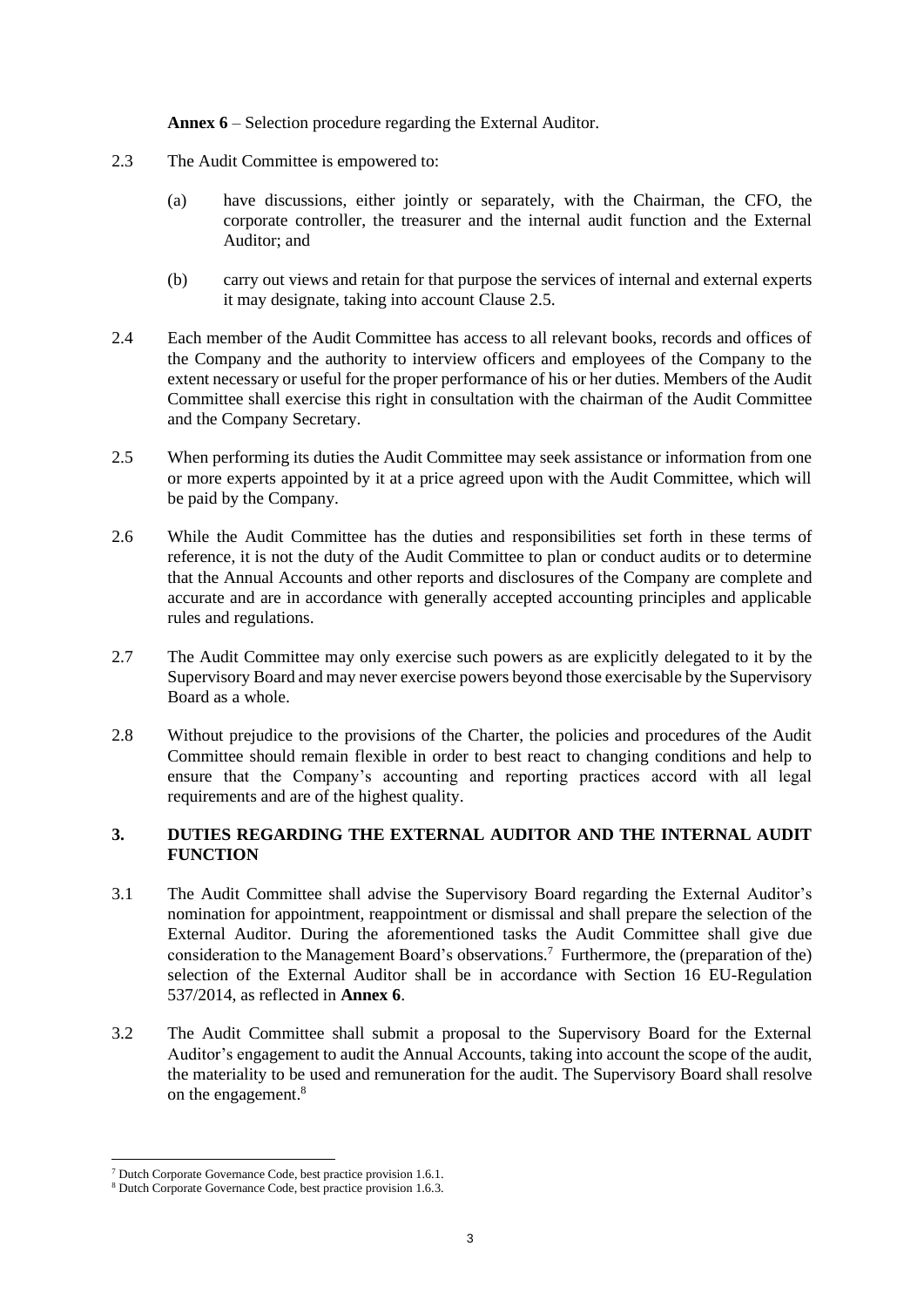- 3.3 The Audit Committee shall determine whether, and if so, how the External Auditor should be involved in the content and publication of financial reports of the Company other than the Annual Accounts.<sup>9</sup>
- 3.4 The Audit Committee shall request that the External Auditor include in its report the matters which the External Auditor wishes to bring to the attention of the Management Board and the Supervisory Board in relation to its audit of the Annual Accounts and the related audits, which in any event will include the matters listed in **[Annex 5](#page-11-0)**. 10
- 3.5 When drafting the internal audit plan, the internal audit function shall involve the Management Board, the External Auditor and the Audit Committee.<sup>11</sup>
- 3.6 The internal audit function reports the essence of its audit results to the Audit Committee and shall inform the External Auditor thereof. The internal audit function shall have direct access to the External Auditor and the Audit Committee.<sup>12</sup>
- 3.7 The Company shall publish a press release, after consultation with the Audit Committee, in the event the early termination of the relationship with the External Auditor.<sup>13</sup>

# **4. MEETINGS**

- 4.1 The Audit Committee shall meet as often as required for a proper functioning of the Audit Committee. The Audit Committee shall meet at least four times a year and additionally whenever one or more members have requested a meeting. In addition, the Audit Committee must meet at least before the publication of the Annual Accounts. The Audit Committee shall meet at least once a year with the External Auditor without the Management Board being present.<sup>14</sup> The meetings are as much as possible scheduled annually in advance and are held as far as possible shortly before the meetings of the Supervisory Board.
- 4.2 Meetings of the Audit Committee are in principle called by the secretary of the Audit Committee in consultation with the chairman of the Audit Committee. Save in urgent cases, to be determined by the chairman of the Audit Committee, the agenda for the meeting shall be sent at least seven working days before the meeting to all members of the Audit Committee. To the extent possible, written explanations and/or other related documents will be enclosed for each item on the agenda. Each member of the Supervisory Board has a standing invitation for the meetings of the Audit Committee.
- 4.3 Meetings of the Audit Committee are generally held at the offices of the Company, but can also take place elsewhere. In addition, meetings of the Audit Committee can be held by telephone or video conference provided that all participants to the meeting can hear each other simultaneously.
- 4.4 The chairman of the Audit Committee shall set the agenda and chair the meeting of the Audit Committee.
- 4.5 The head of the internal audit function, the External Auditor and the CFO shall attend the Audit Committee meetings, unless the Audit Committee decides otherwise. The Audit Committee

<sup>9</sup> Dutch Corporate Governance Code, best practice provision 1.7.3.

 $10$  This obligation could also be included in the Management Board By-Laws. The obligation should in any case be included in the engagement letter to the auditor.

<sup>&</sup>lt;sup>11</sup> Dutch Corporate Governance Code, best practice provision 1.3.3.

<sup>&</sup>lt;sup>12</sup> Dutch Corporate Governance Code, best practice provision 1.3.4.

<sup>&</sup>lt;sup>13</sup> Dutch Corporate Governance Code, best practice provision 1.6.5.

<sup>&</sup>lt;sup>14</sup> Dutch Corporate Governance Code, best practice provision 1.7.4.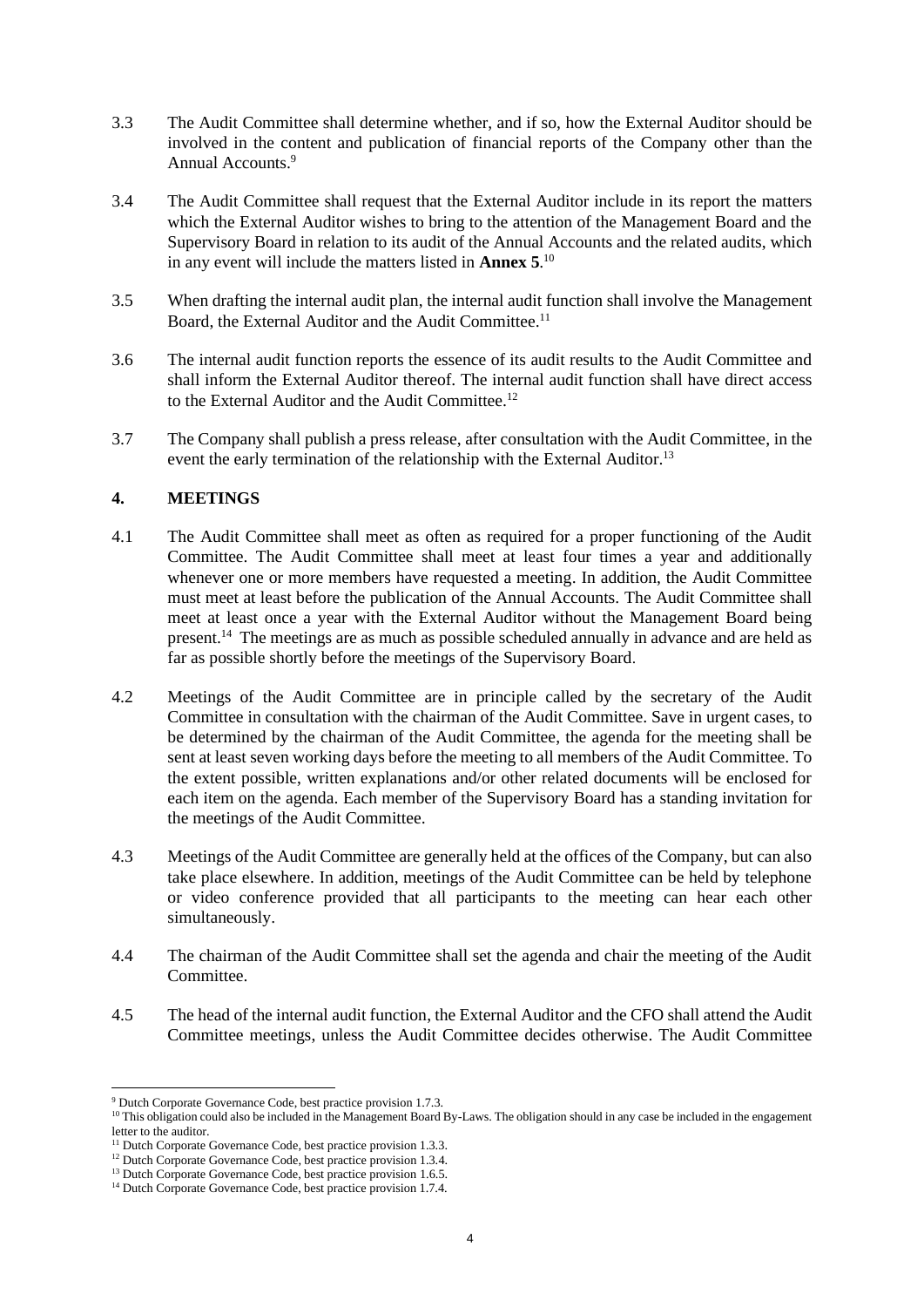shall decide if and when the CEO should attend its meetings.<sup>15</sup> In addition, independent experts may be invited to attend meetings of the Audit Committee. Each member of the Supervisory Board may attend meetings of the Audit Committee.

- 4.6 The Audit Committee may require any officer or employee of the Company, its external legal advisers or the External Auditor to attend a meeting of the Audit Committee or to consult with members or advisers of the Audit Committee.
- 4.7 Each member of the Audit Committee has the right to cast one vote. All resolutions must be adopted by an absolute majority of the votes cast. If there is a tie in voting, the chairman of the Audit Committee shall have a casting vote.
- 4.8 The secretary of the Audit Committee or any other person designated for such purpose by the chairman of the meeting shall draw up minutes of the meeting of the Audit Committee.

# **5. REPORTING TO THE SUPERVISORY BOARD**

- 5.1 The Audit Committee must inform the Supervisory Board in a clear and timely manner about the way it has used its powers and of major developments in the area of its responsibilities.
- 5.2 The Audit Committee shall report annually, and earlier if required, to the Supervisory Board on the functioning of and its dealings with the External Auditor.
- 5.3 The Audit Committee shall report to the Supervisory Board on its deliberations and findings. In this report attention shall in any event be paid to: $16$ 
	- (a) the methods used to assess the effectiveness of the design and operation of the internal risk management and control systems;
	- (b) the methods used to assess the effectiveness of the internal and external audit processes;
	- (c) material considerations concerning the financial reporting; and
	- (d) the way material risks and uncertainties referred to in the Report of the Management Board have been analysed and discussed, along with a description of the most important findings of the Audit Committee.
- 5.4 The Audit Committee informs the Supervisory Board of the result of the statutory audit of the Annual Accounts, with an explanation of the way in which the statutory audit contributes to the integrity of the financial reporting and the role of the Audit Committee in this process.<sup>17</sup>
- 5.5 The reports of meetings of the Audit Committee are distributed among all Supervisory Board members as soon as possible after the meeting concerned.
- 5.6 If requested, the chairman of the Audit Committee shall at meetings of the Supervisory Board provide the Supervisory Board with further information on the outcome of the discussions of the Audit Committee.
- 5.7 Every Supervisory Board member has unrestricted access to all records of the Audit Committee. A member of the Audit Committee shall exercise this right in consultation with the chairman of the Audit Committee and the Company Secretary.

<sup>&</sup>lt;sup>15</sup> Dutch Corporate Governance Code, best practice provision 1.5.2.

<sup>&</sup>lt;sup>16</sup> Dutch Corporate Governance Code, best practice provision 1.5.3.

<sup>&</sup>lt;sup>17</sup> Audit Committee Decree 2016, section  $2(2)$  (a).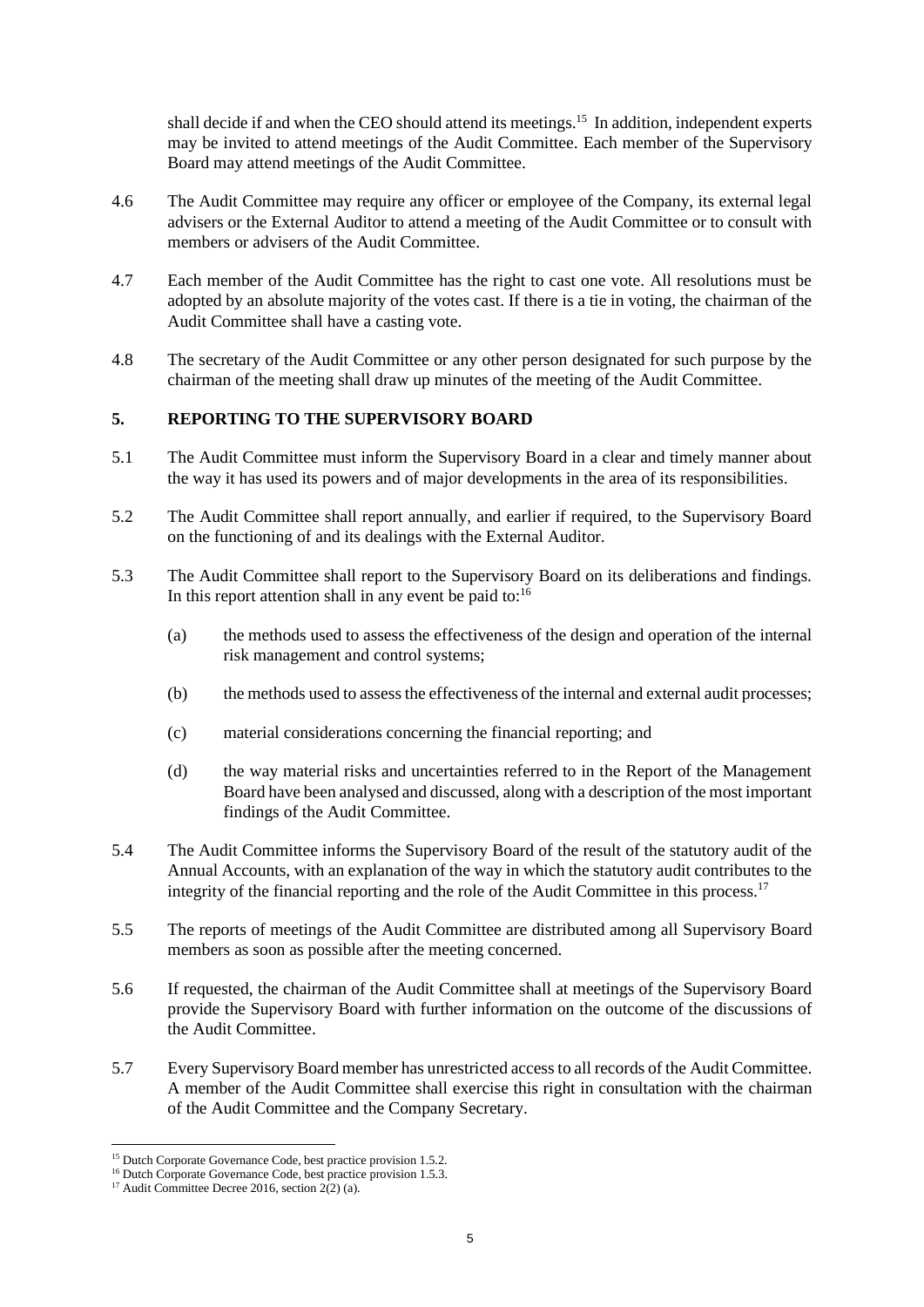# **6. MISCELLANEOUS**

- 6.1 The chairman of the Audit Committee (or one of the other Audit Committee members) shall be available to answer questions regarding the Audit Committee's activities at the annual General Meeting of Shareholders.
- 6.2 The Supervisory Board may occasionally decide at its sole discretion not to comply with these terms of reference, subject to applicable law and regulations.
- 6.3 The Audit Committee shall review and re-assess the adequacy of these terms of reference annually, report its assessment to the Supervisory Board and recommend, where appropriate, any proposed changes to the Supervisory Board.
- 6.4 The Supervisory Board can at all times amend these terms of reference and/or revoke any powers delegated by it to the Audit Committee.
- 6.5 Clauses 24.4 to 24.7 inclusive of the By-Laws of the Supervisory Board apply by analogy to the Audit Committee, while for the application of these terms of reference the power of the Supervisory Board or the Chairman referred to in these Clauses is considered a power of the Audit Committee or the chairman of the Audit Committee.

\* \* \* \* \*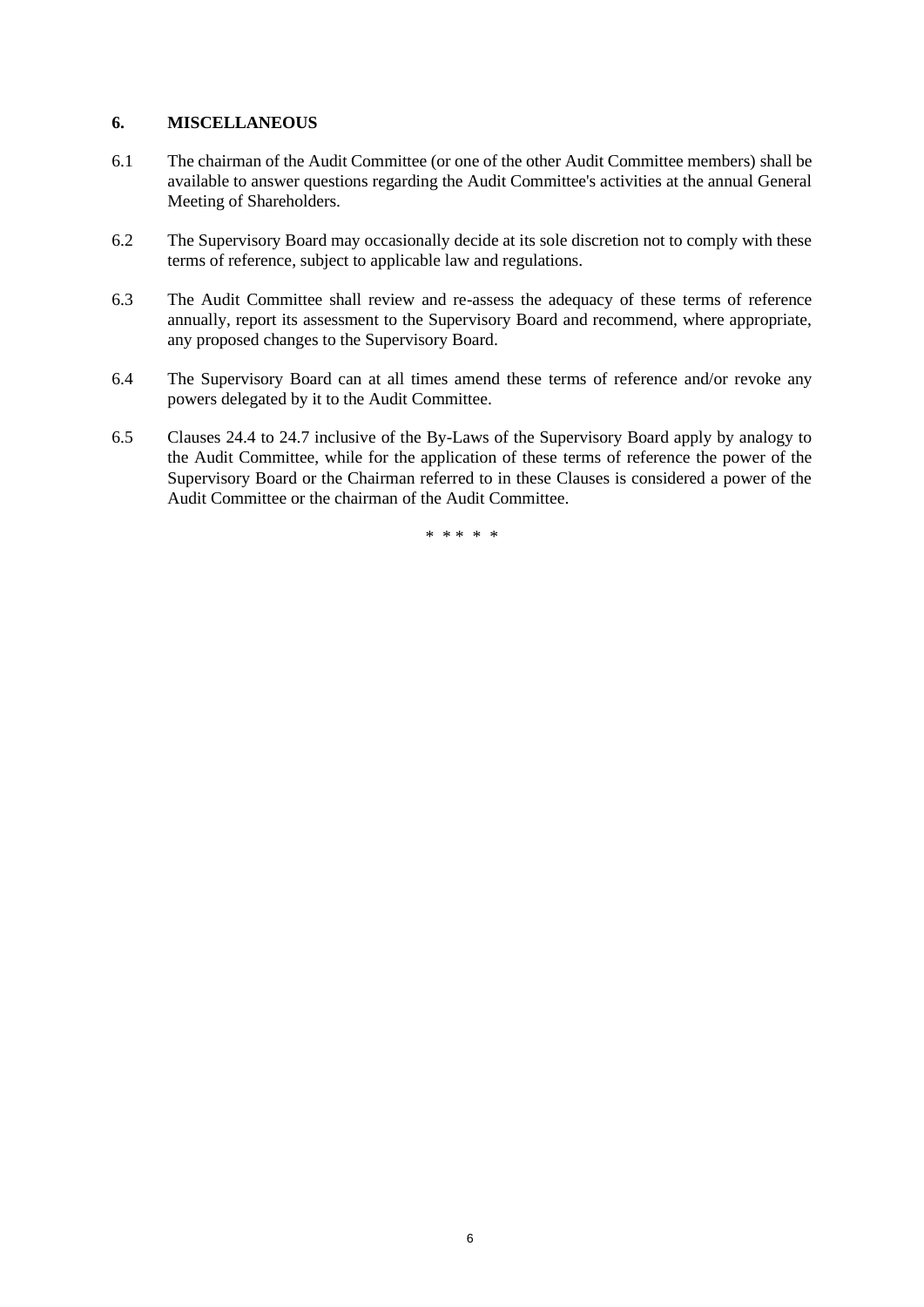# <span id="page-6-0"></span>**SUPERVISION OF THE EXTERNAL AUDITOR AND INTERNAL AUDIT FUNCTION**

- (1) Assess and evaluate the External Auditor and the lead partner of the audit team of the External Auditor.
- (2) The Audit Committee will at least once a year, together with the Management Board, report to the Supervisory Board on the functioning of, and the developments in the relationship with the External Auditor.<sup>18</sup> The report must address, inter alia, the independence of the External Auditor and whether the rotation of the External Auditor is required.
- (3) Obtain and review a report from the External Auditor (at least annually) regarding (i) the External Auditor's internal quality control procedures, (ii) any material issues raised by the most recent internal quality control review, or peer review, of the firm, or by any inquiry or investigation by governmental or professional authorities within the preceding five months with respect to one or more independent audits carried out by the firm, (iii) any steps taken to deal with any such issues and (iv) all relationships between the External Auditor and the Company.
- (4) Evaluate the qualifications, performance and independence of the External Auditor, including considering whether the External Auditor's quality controls are adequate, and taking into account the opinions of the Management Board and internal auditors.
- (5) At least every two years, the Audit Committee, together with the Management Board and the Supervisory Board, must comprehensively assess the performance of the External Auditor and the capacities in which the External Auditor operates. The most important conclusions emerging form this process will be communicated in the General Meeting dealing with the resolution to appoint or reappoint the External Auditor.
- (6) Ensure the rotation of the lead (or co-ordinating) audit partner having primary responsibility for the audit and the audit partner responsible for reviewing the audit as well as the other members of the External Auditor, as required by law, regulation or the Company's auditor independence policy.
- (7) Review and discuss annually with the External Auditor, the regulations for the internal audit function and the Management Board the internal audit charter and the independence of the audit process (as prescribed by legislation or regulation and the Company's Auditor Independence Policy).
- (8) Meet with the External Auditor prior to the audit to discuss the planning, scope and staffing of the audit.
- (9) Review the reports most significant to the Management Board prepared by internal audit function and the Management Board's response.
- (10) Discuss with the External Auditor and the Management Board the internal audit function's responsibilities, budget and staffing and any recommended changes in the planned scope of the internal audit.
- (11) If there is no separate department for the internal audit function, the Audit Committee shall annually advise the Supervisory Board regarding the need for an internal audit department and whether adequate alternative measures have been taken. On the proposal of the Audit

<sup>&</sup>lt;sup>18</sup> Dutch Corporate Governance Code, best practice provision 1.6.1.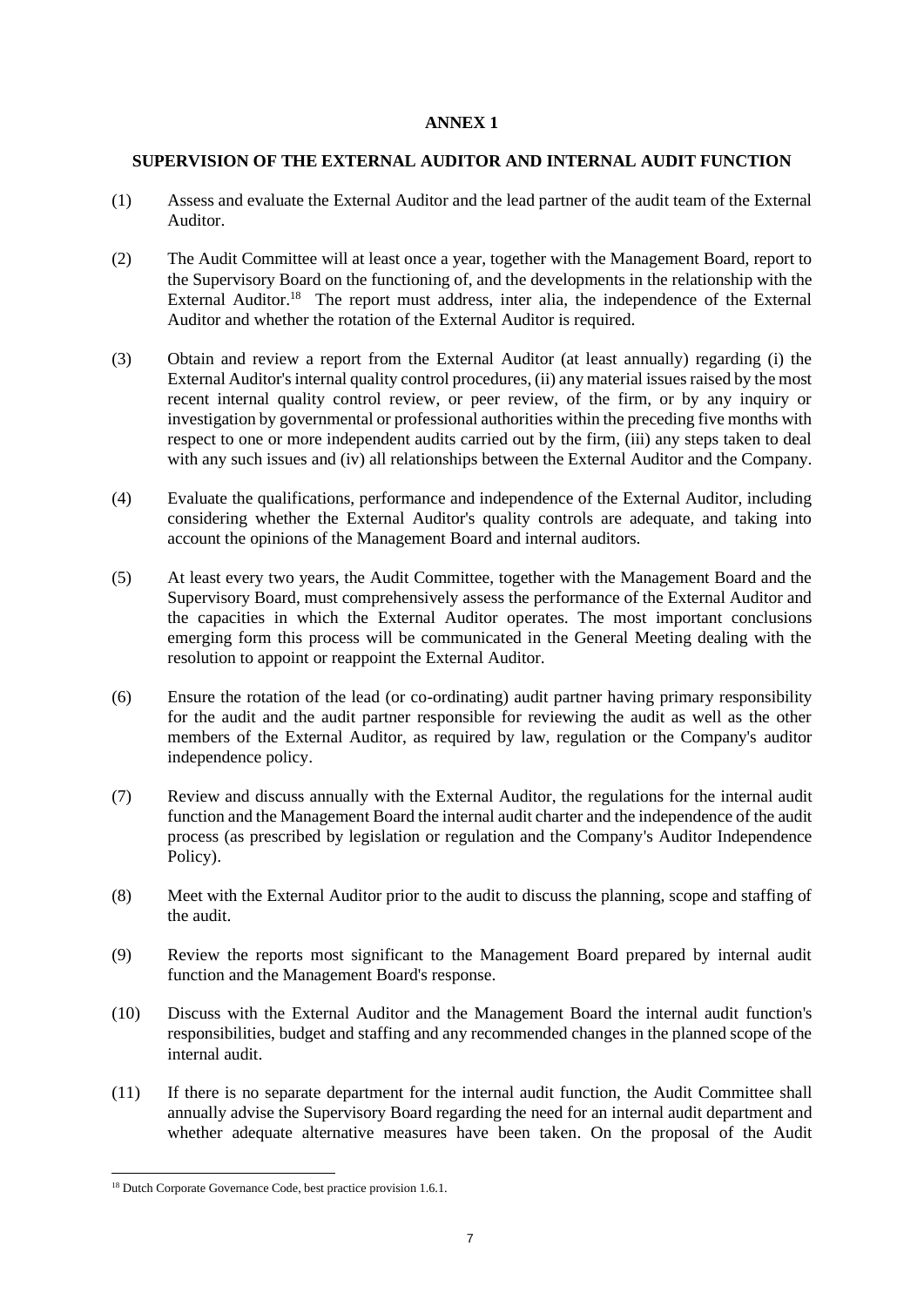Committee, the Supervisory Board shall include the conclusions, along with any resulting recommendations and alternative measures, in the Report of the Supervisory Board.<sup>19</sup>

- (12) Annually discussing with the External Auditor: $20$ 
	- (a) the scope and materiality of the audit plan and the principal risks of the financial statements identified by the External Auditor in the audit plan; and
	- (b) based also on the documents from which the audit plan was developed, the findings and outcomes of the audit work on the financial statements and the management letter.

<sup>&</sup>lt;sup>19</sup> Dutch Corporate Governance Code, best practice provision 1.3.6.

<sup>&</sup>lt;sup>20</sup> Dutch Corporate Governance Code, best practice provision 1.7.2.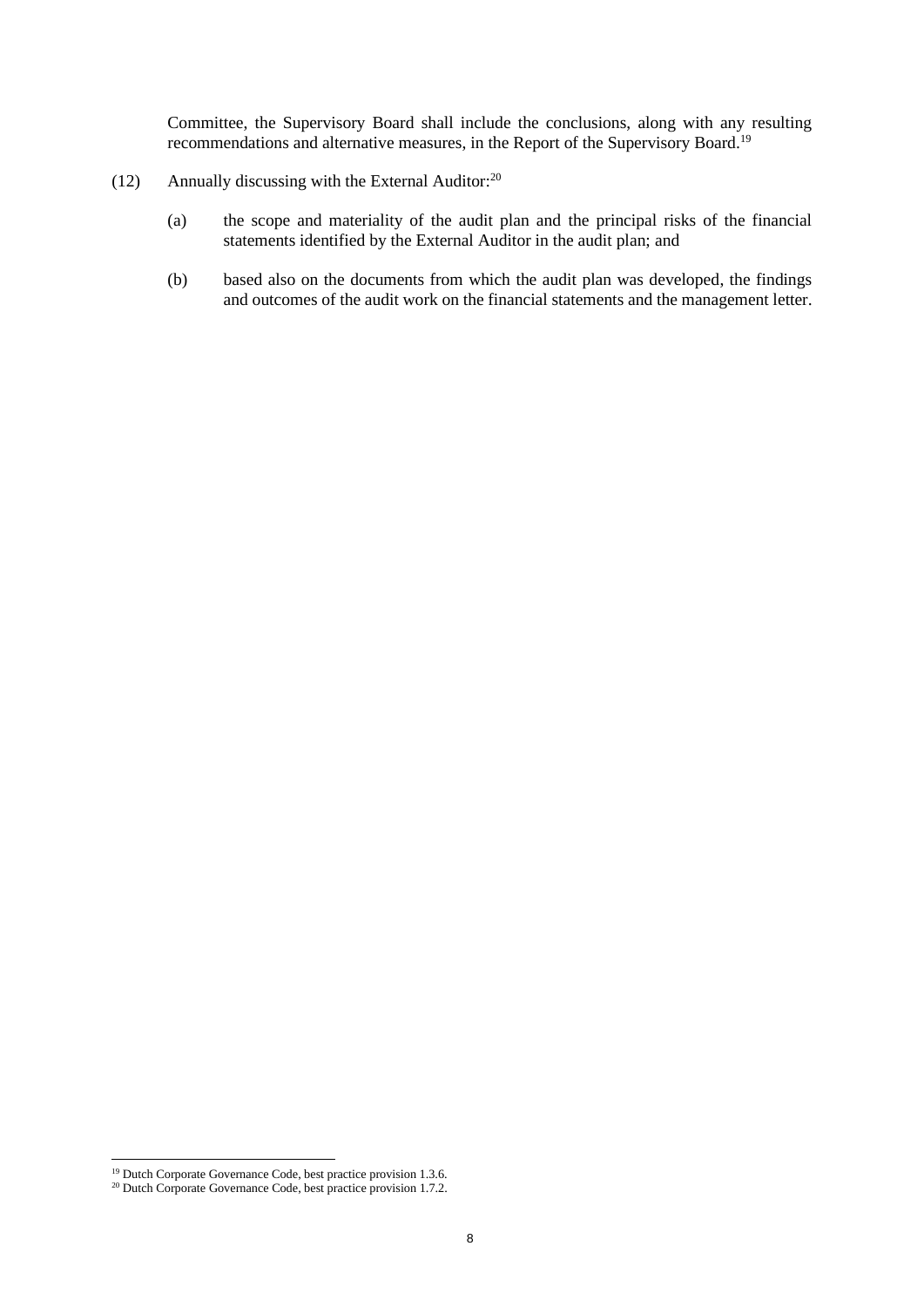#### **SUPERVISION OF FINANCIAL REPORTING AND PUBLICATIONS**

- <span id="page-8-0"></span>(1) Review and discuss with the Management Board and the External Auditor the Annual Accounts and the Report of the Management Board, including disclosures made in management interviews, analyses and the like.
- (2) Review and discuss with the Management Board and the External Auditor the interim financial statements prior to their release, including the results of any review by the External Auditors of the interim financial statements.
- (3) Act as first point of contact for the External Auditor, if the External Auditor identifies any irregularities in the Company's financial reporting. In addition, the Audit Committee must be contacted by both the External Auditor and Management Board if there appears to be a difference of opinion or there is any disagreement regarding the audit.
- (4) Discuss with the Management Board and the External Auditor significant financial reporting issues and judgements made in connection with the preparation of the Company's financial statements, including the quality of earnings, significant deviations between planned and actual performance, any significant changes in the Company's selection or application of accounting principles, any issues as to the adequacy of the Company's internal controls and any special steps adopted in light of control deficiencies.
- (5) Review and discuss reports of the External Auditor on:
	- (a) all major elements of the accounting policies and the methods used;
	- (b) all alternative treatments of financial information within generally accepted accounting principles that have been discussed with the Management Board or any member thereof, ramifications of the use of such alternative disclosures and treatments, and the treatment preferred by the External Auditor; and
	- (c) other important written communications between the External Auditor and the Management Board or one of its members, e.g. management letters.
- (6) Discuss with the Management Board the Company's (i) earnings press releases, including the use of non-GAAP information and (ii) plans and policies of the Company with respect to comments on financial information and earnings guidance given by analysts and rating agencies.
- (7) Discuss with the Management Board and the External Auditor the consequences of legislative or regulatory initiatives as well as of off-balance structures or liabilities for the financial reporting by the Company.
- (8) Discuss with the Management Board the Company's major financial risk exposures and the steps the Management Board has taken to monitor and control such exposures, including the Company's risk assessment and risk management policies.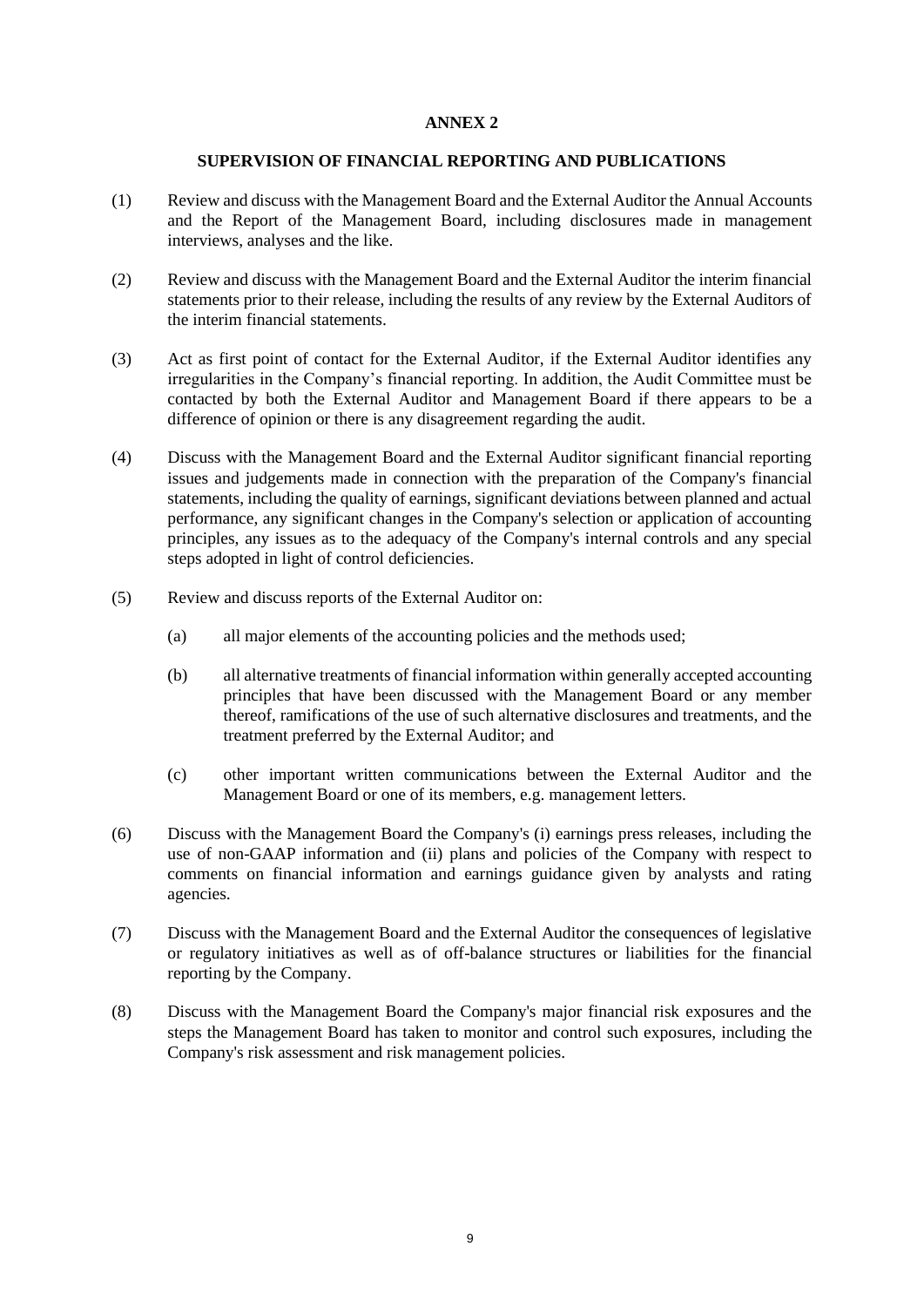#### <span id="page-9-0"></span>**SUPERVISION OF COMPLIANCE WITH LEGISLATION AND REGULATIONS**

- (1) Obtain reports from the Management Board, the head of the internal audit function of the Company and the External Auditor to the effect that the Company and its Subsidiaries comply with the applicable legislation and regulations and the internal rules of the Company.
- (2) Review reports on and intended disclosures on insider and affiliated party transactions. Advise the Supervisory Board on policy and procedures of the Company for compliance with applicable legislation and regulations.
- (3) Discuss with the Management Board and the External Auditor any correspondence with regulators or governmental agencies and any published reports which raise material issues regarding the Company's financial statements or accounting policies.
- (4) Discuss with the relevant persons in the legal department of the Company the legal issues that may materially affect the financial reports or the policy of the Company regarding its compliance with legislation and regulations.
- (5) Discuss matters being the subject of legal action against or by the Company or otherwise litigious which might have a material impact on the business of the Company.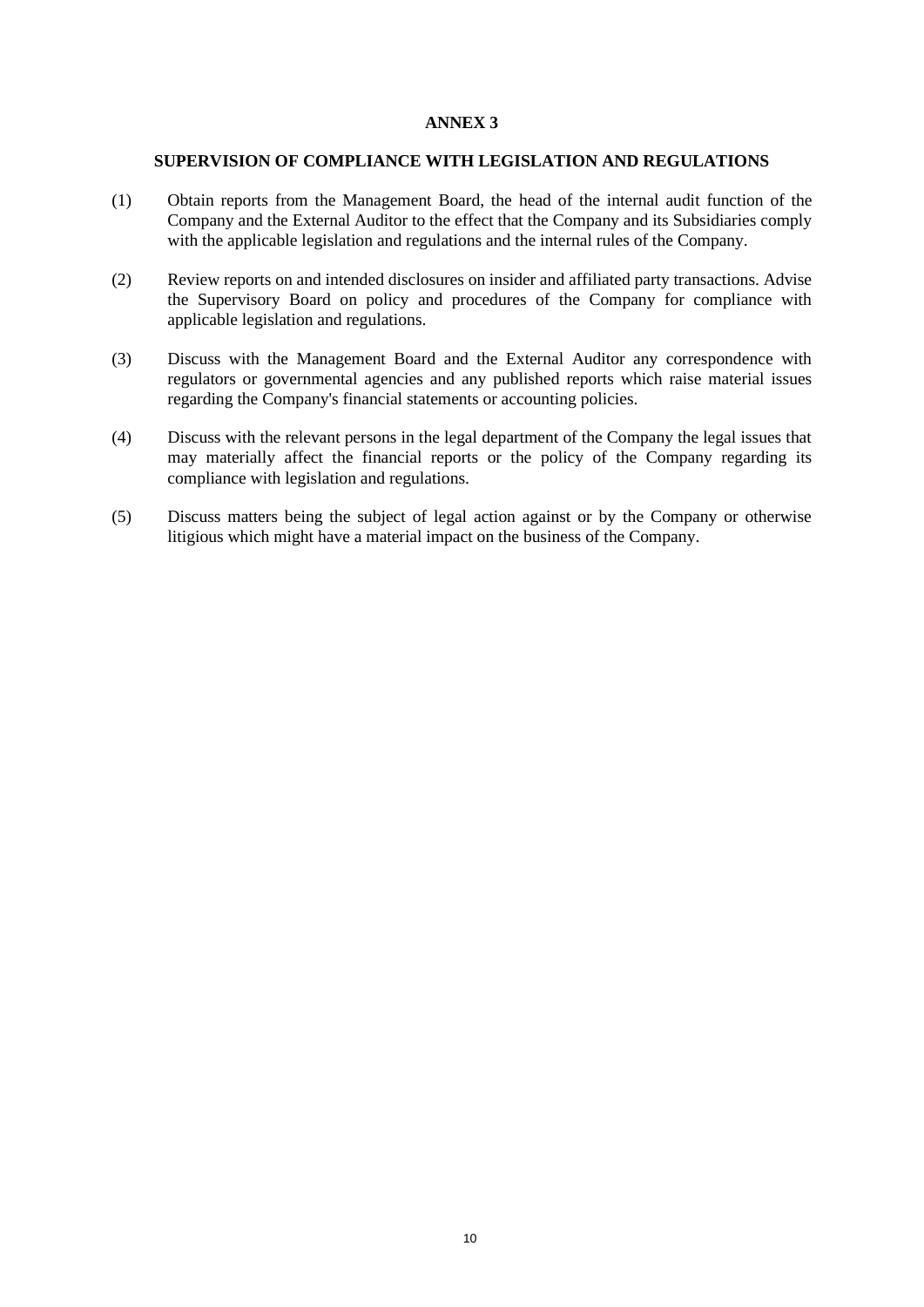# **FINANCING AND FINANCE-RELATED STRATEGIES**

- <span id="page-10-0"></span>(1) Review and discuss with the Management Board at least once a year the general financial strategy of the Company.
- (2) Review and discuss with the Management Board the financial policy and financial procedures of the Company, including its currency policies and procedures.

The discussions between the Audit Committee and the Management Board on the above issues shall take place prior to the discussions on these issues between the Supervisory Board and the Management Board.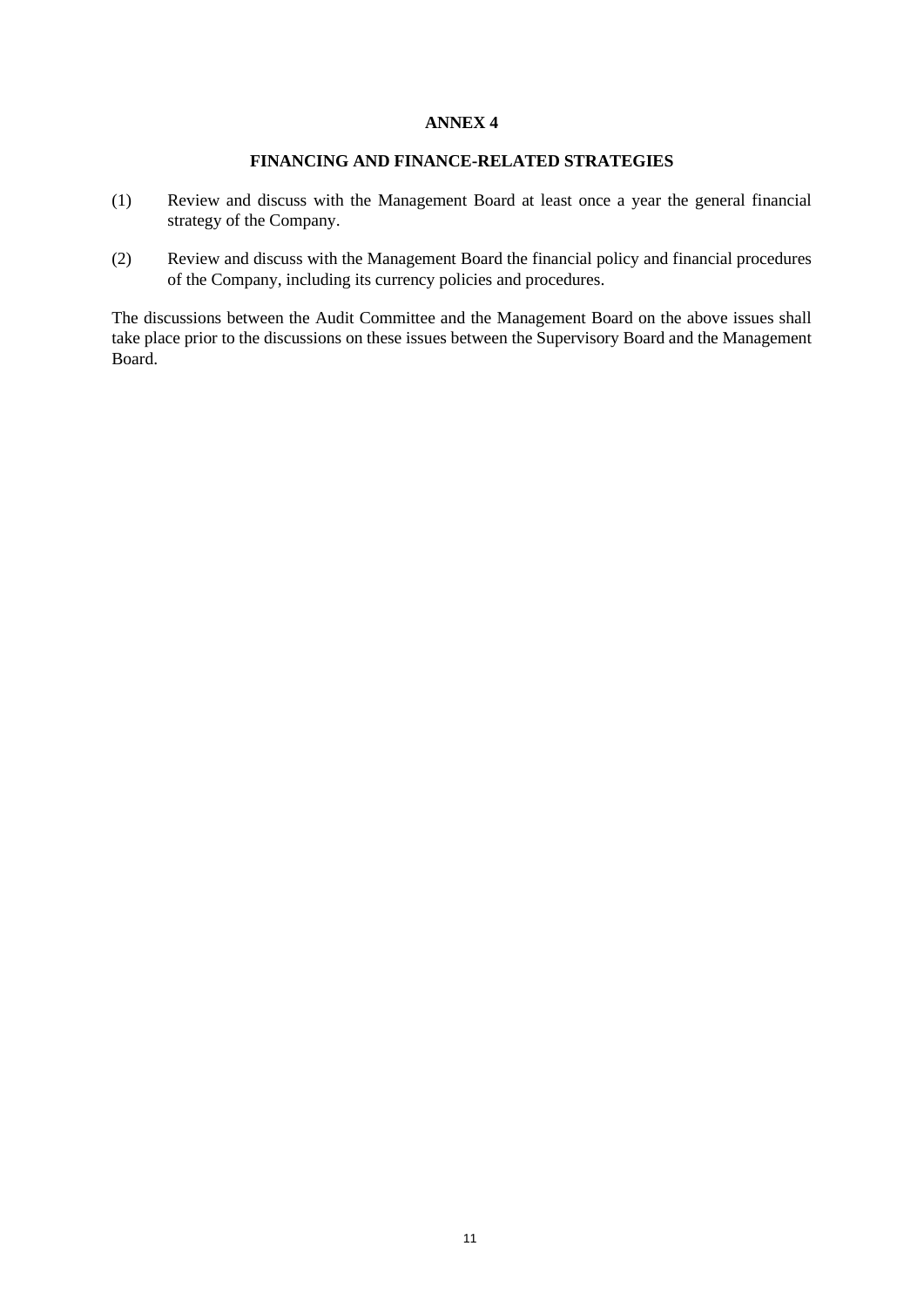# <span id="page-11-0"></span>**LIST OF INFORMATION TO BE INCLUDED IN THE REPORT OF THE EXTERNAL AUDITOR**

Pursuant to Section 2:393, subsection 4 of the Dutch Civil Code, the report of the External Auditor shall contain the matters which the External Auditor wishes to bring to the attention of the Management Board and the Supervisory Board in relation to its audit of the Annual Accounts and the related audits.

The following examples can be given:

# **(A) With regard to the audit:**

- information about matters of importance to the assessment of the independence of the External Auditor;
- information about the course of events during the audit and co-operation with internal auditors and/or any other external auditors, matters for discussion with the Management Board, a list of corrections that have not been made, etc.

# **(B) With regard to the financial figures:**

- analyses of changes in shareholders' equity and results which do not appear in the information to be published and which, in the view of the External Auditor, could contribute to an understanding of the financial position and results of the Company;
- comments regarding the processing of one-off items, the effects of estimates and the manner in which they have been arrived at, the choice of accounting policies when other choices were possible, and particular effects of such policies;
- comments on the quality of forecasts and budgets.
- **(C) With regard to the operation of the internal risk management and control systems (including the reliability and continuity of automated data processing) and the quality of the internal provision of information:**
- points for improvement, gaps and quality assessments;
- comments about threats and risks to the Company and the manner in which they should be reported in the particulars to be published;
- compliance with articles of association, instructions, regulations, loan covenants, requirements of external supervisors, etc.